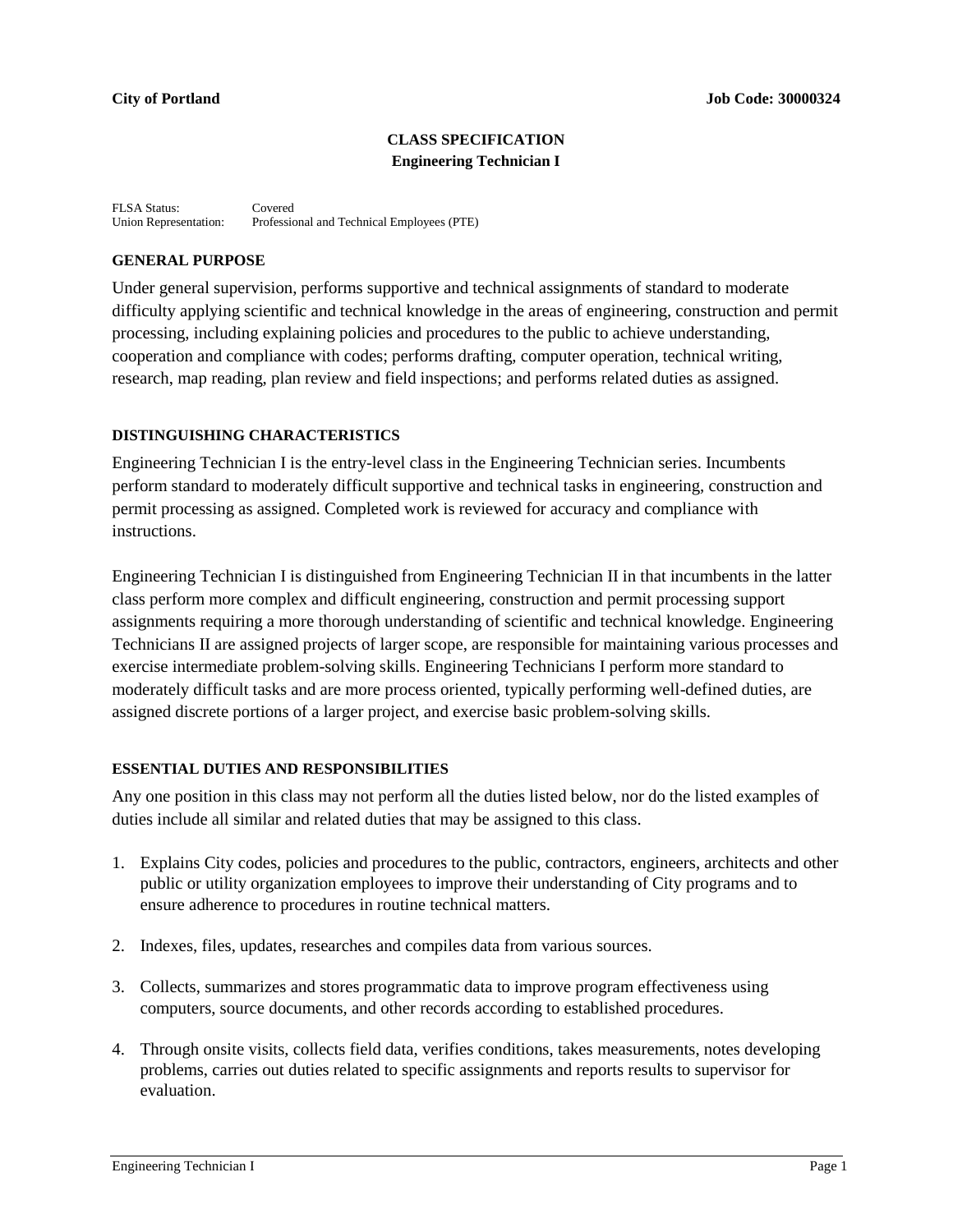- 5. Provides administrative, logistical and technical support to project and construction management staff by organizing and coordinating records, files and databases; gathers, records and evaluates data; assists with meetings, document preparation and enforcement of standards or specifications.
- 6. Composes correspondence.
- 7. Utilizes calculators and computers to perform calculations or enter and extract information to assist engineers in developing plans and specifications for various public works projects.
- 8. Draws plans, maps and charts and assists in writing specifications for contracts and materials.
- 9. Prepares reports, including graphics, to describe project or program goals or activities using manual or computer tools.
- 10. Processes applications for permits, inspections or services and issues work orders and permits.

### **OTHER DUTIES**

1. Lifts, carries, installs and makes simple adjustments to data collection devices.

# **MINIMUM QUALIFICATIONS**

### **Knowledge of:**

- 1. Basic engineering and/or architectural terminology, practices and procedures.
- 2. Basic arithmetic, algebra, geometry, trigonometry and statistics related to engineering work.
- 3. Standard office practices and procedures for maintaining and setting up both manual and electronic files; basic methods and procedures for archiving and retrieving map and drawing information; and data gathering and research techniques.
- 4. Acceptable construction practices.
- 5. City geography and street locations.

# **Ability to:**

- 1. Understand and follow written and oral instructions; work under general supervision; work simultaneously on multiple tasks.
- 2. Perform detailed work thoroughly, neatly, accurately and efficiently.
- 3. Perform basic engineering and mathematical computations; utilize specialized drafting, engineering, surveying or electronic tools, materials and equipment.
- 4. Establish and maintain effective working relationships with bureau management and staff, contractors and others encountered in the course of work.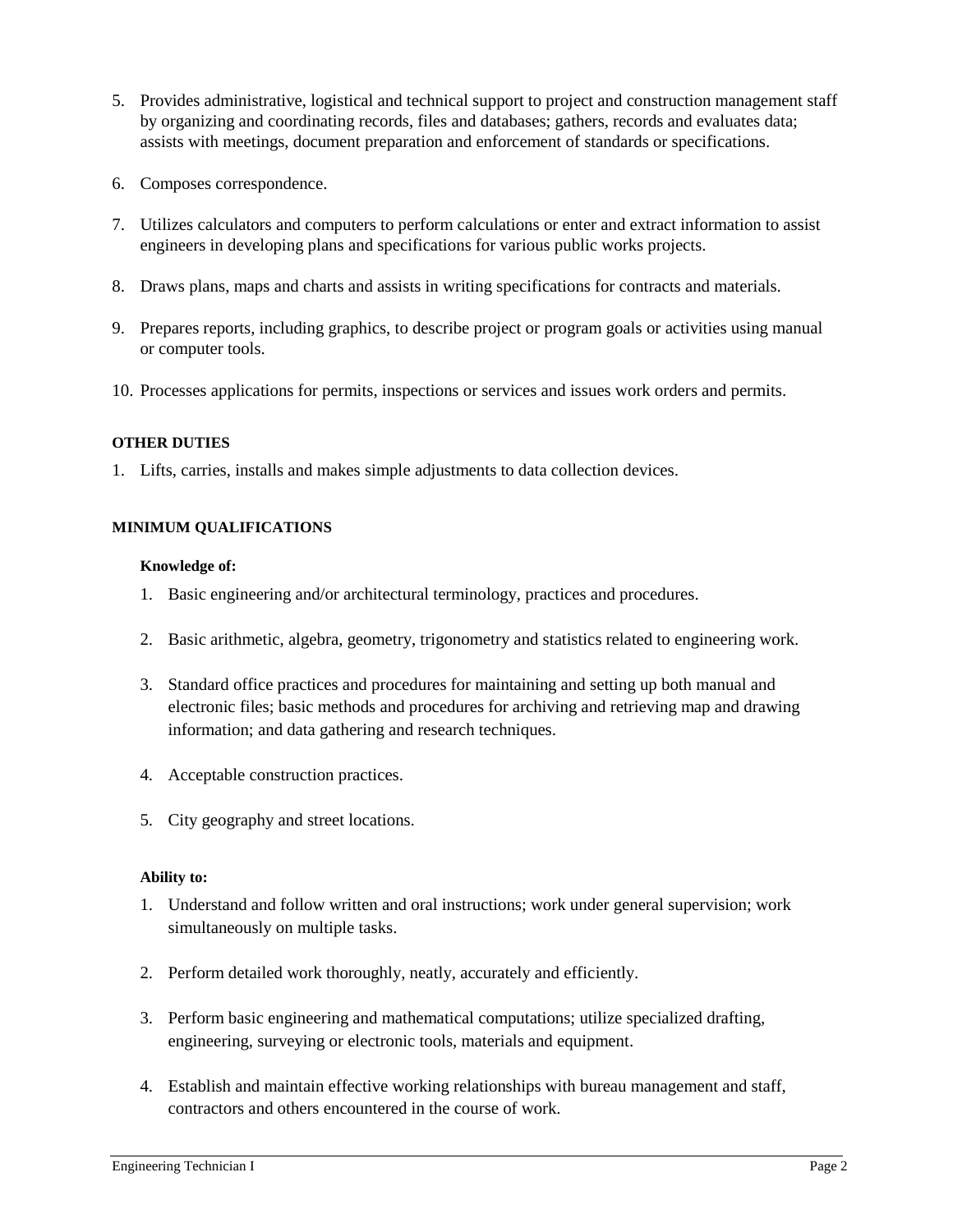- 5. Learn and interpret codes, rules, regulations, and policies and apply these to a variety of customer requests.
- 6. Interpret and explain both orally and in writing technical information to the public, specifically City Codes, policies, procedures and regulations.
- 7. Search and obtain information from such documents as engineering or architectural drawings, regulations, reports, application forms, manuals, property records, plans, specifications and various kinds of maps, graphs and construction plans; gather, record and analyze data to prepare technical reports, documents and recommendations.
- 8. Learn and operate a variety of computer software programs to record and analyze data, maintain technical files, and prepare maps, plans, records, graphics, documents and reports.
- 9. Use safety precautions when driving or working at field sites.
- 10. Draft line drawings, update maps, plot graphs and prepare display materials.
- 11. Provide direction to support staff.

# **Training and Experience:**

A typical way of obtaining the knowledge, skills and abilities outlined above is graduation from high school, trade school or vocational school, or G.E.D. equivalent, supplemented by courses in engineering technology; or an equivalent combination of training and experience. Experience in a public agency is preferred.

# **Licenses; Certificates; Special Requirements:**

A valid state driver's license may be required for certain assignments.

# **PHYSICAL AND MENTAL DEMANDS**

Persons with disabilities may be able to perform the essential duties of this class with reasonable accommodation. Reasonable accommodation will be evaluated on an individual basis and depend, in part, on the specific requirements for the job, the limitations related to disability and the ability of the hiring bureau to accommodate the limitation.

| <b>Class History:</b> |            |                                                                                                               |                                                                                                                                                                              |  |  |
|-----------------------|------------|---------------------------------------------------------------------------------------------------------------|------------------------------------------------------------------------------------------------------------------------------------------------------------------------------|--|--|
| Adopted:              | $01-01-90$ | 3105                                                                                                          | Class created as a result of consolidating the following COPPEEA classes:<br>Permit Technician I (Adopted 02-20-87)                                                          |  |  |
|                       |            | 3106<br>3112<br>3113<br>3115                                                                                  | Permit Technician II (Adopted 02-20-87)<br>Engineering Aide (Revised 05-21-85)<br>Senior Engineering Aide (Revised 02-15-83)<br>Engineering Computer Aide (Adopted 06-15-76) |  |  |
| Revised:              | $11-01-93$ | Reformatted specification, changed Permit specialty to Customer Support and<br>added Environmental specialty. |                                                                                                                                                                              |  |  |